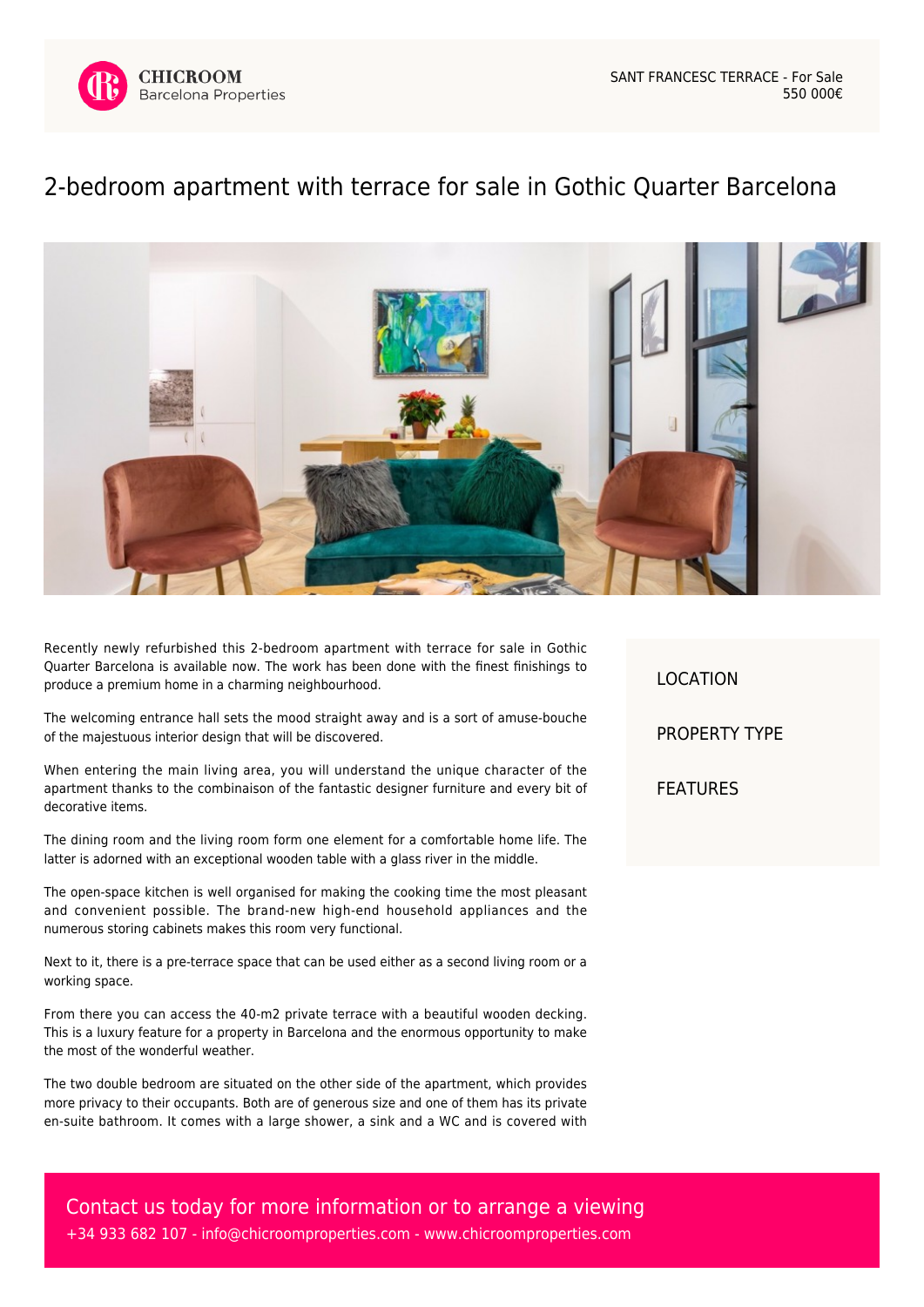

elegant marble tiles on the walls and floor.

For more convenience, there is a second similar bathroom in the corridor near the second bedroom.

The location of the apartment is fantastic being close to Soho House, the harbour and few minutes walk to La Rambla. In 20 minutes walk you can reach the district of La Barceloneta and its beach.

Get in touch with us now to organise a visit or to get more information about this luxury apartment for sale in Barcelona.

**[See more information about this property on our website.](https://www.chicroomproperties.com/en/property/868/2-bedroom-apartment-with-terrace-for-sale-in-gothic-quarter-barcelona/)**